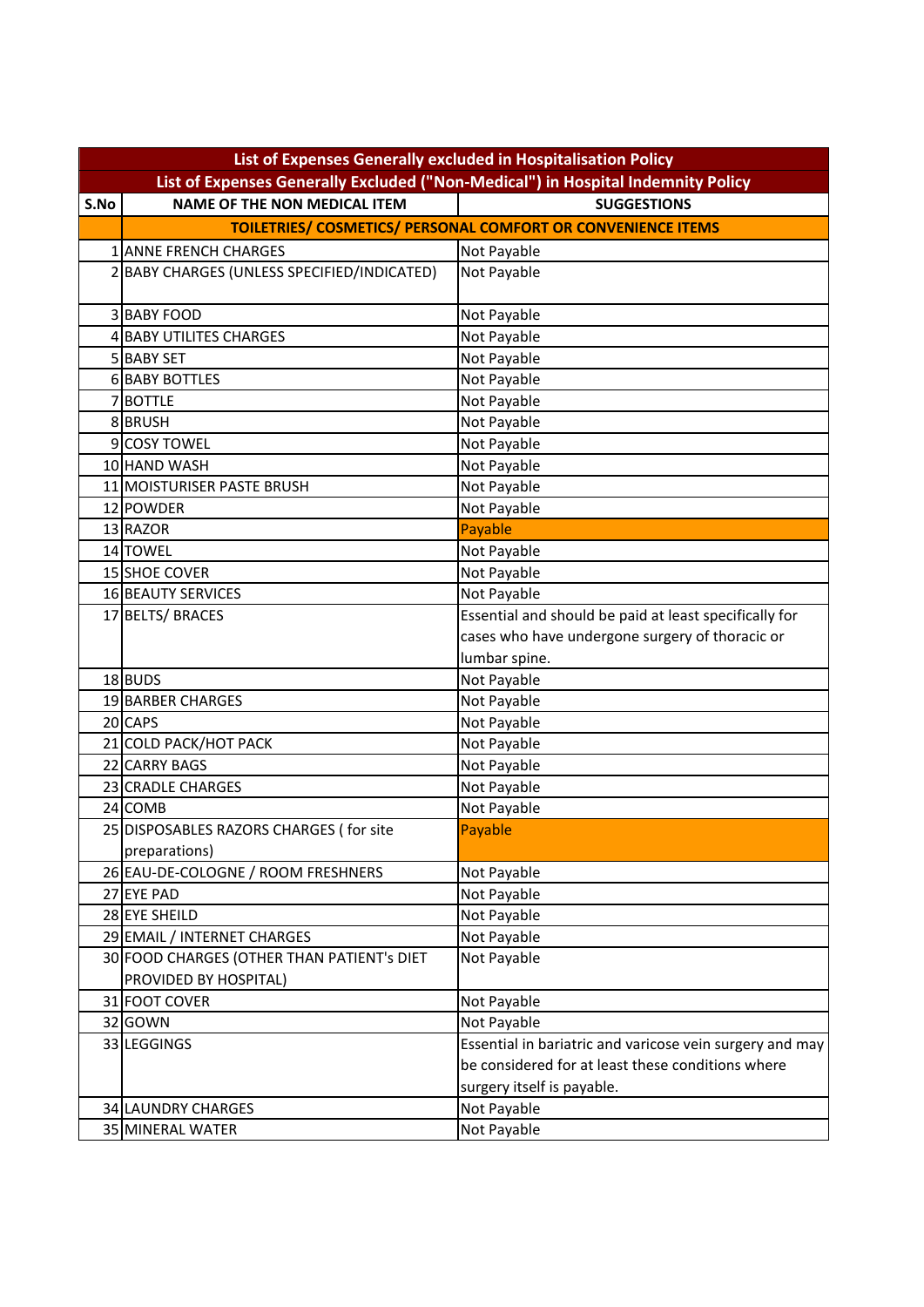| 36 OIL CHARGES                             | Not Payable                                          |
|--------------------------------------------|------------------------------------------------------|
| 37 SANITARY PAD                            | Not Payable                                          |
| 38 SLIPPERS                                | Not Payable                                          |
| 39 TELEPHONE CHARGES                       | Not Payable                                          |
| 40 TISSUE PAPER                            | Not Payable                                          |
| 41 TOOTH PASTE                             | Not Payable                                          |
| 42 TOOTH BRUSH                             | Not Payable                                          |
| 43 GUEST SERVICES                          | Not Payable                                          |
| 44 BED PAN                                 | Not Payable                                          |
| 45 BED UNDER PAD CHARGES                   | Not Payable                                          |
| 46 CAMERA COVER                            | Not Payable                                          |
| 47 CARE FREE                               | Not Payable                                          |
| 48 CLINIPLAST                              | Not Payable                                          |
| 49 CREPE BANDAGE                           | Not Payable                                          |
| 50 CURAPORE                                | Not Payable                                          |
| 51 DIAPER OF ANY TYPE                      | Not Payable                                          |
| 52 DVD, CD CHARGES                         | Not Payable (However if CD is specifically sought by |
|                                            | Insurer/TPA then payable)                            |
| 53 EYELET COLLAR                           | Not Payable                                          |
| <b>54 FACE MASK</b>                        | Not Payable                                          |
| 55 FLEXI MASK                              | Not Payable                                          |
| 56 GAUSE SOFT                              | Not Payable                                          |
| 57 GAUZE                                   | Not Payable                                          |
| 58 HAND HOLDER                             | Not Payable                                          |
| 59 HANSAPLAST/ ADHESIVE BANDAGES           | Not Payable                                          |
| 60 LACTOGEN/ INFANT FOOD                   | Not Payable                                          |
| 61 SLINGS                                  | Reasonable costs for one sling in case of upper arm  |
|                                            | fractures may be considered ITEMS SPECIFICALLY       |
|                                            | <b>EXCLUDED IN THE POLICIES</b>                      |
|                                            | <b>ITEMS SPECIFICALLY EXCLUDED IN THE POLICIES</b>   |
| 62 WEIGHT CONTROL PROGRAMS/ SUPPLIES/      | Exclusion in policy unless otherwise specified       |
| <b>SERVICES</b>                            |                                                      |
| 63 COST OF SPECTACLES/ CONTACT LENSES/     | Not Payable                                          |
| HEARING AIDS ETC.,                         |                                                      |
| 64 DENTAL TREATMENT EXPENSES THAT DO NOT   | Not Payable                                          |
| 65 HORMONE REPLACEMENT THERAPY             | Exclusion in policy unless otherwise specified       |
| <b>66 HOME VISIT CHARGES</b>               | Exclusion in policy unless otherwise specified       |
| 67 INFERTILITY/ SUBFERTILITY/ ASSISTED     | Exclusion in policy unless otherwise specified       |
| <b>CONCEPTION PROCEDURE</b>                |                                                      |
| 68 OBESITY (INCLUDING MORBID OBESITY)      | Exclusion in policy unless otherwise specified       |
| <b>TREATMENT</b>                           |                                                      |
| 69 PSYCHIATRIC & PSYCHOSOMATIC DISORDERS   | Exclusion in policy unless otherwise specified       |
|                                            |                                                      |
| 70 CORRECTIVE SURGERY FOR REFRACTIVE ERROR | Exclusion in policy unless otherwise specified       |
|                                            |                                                      |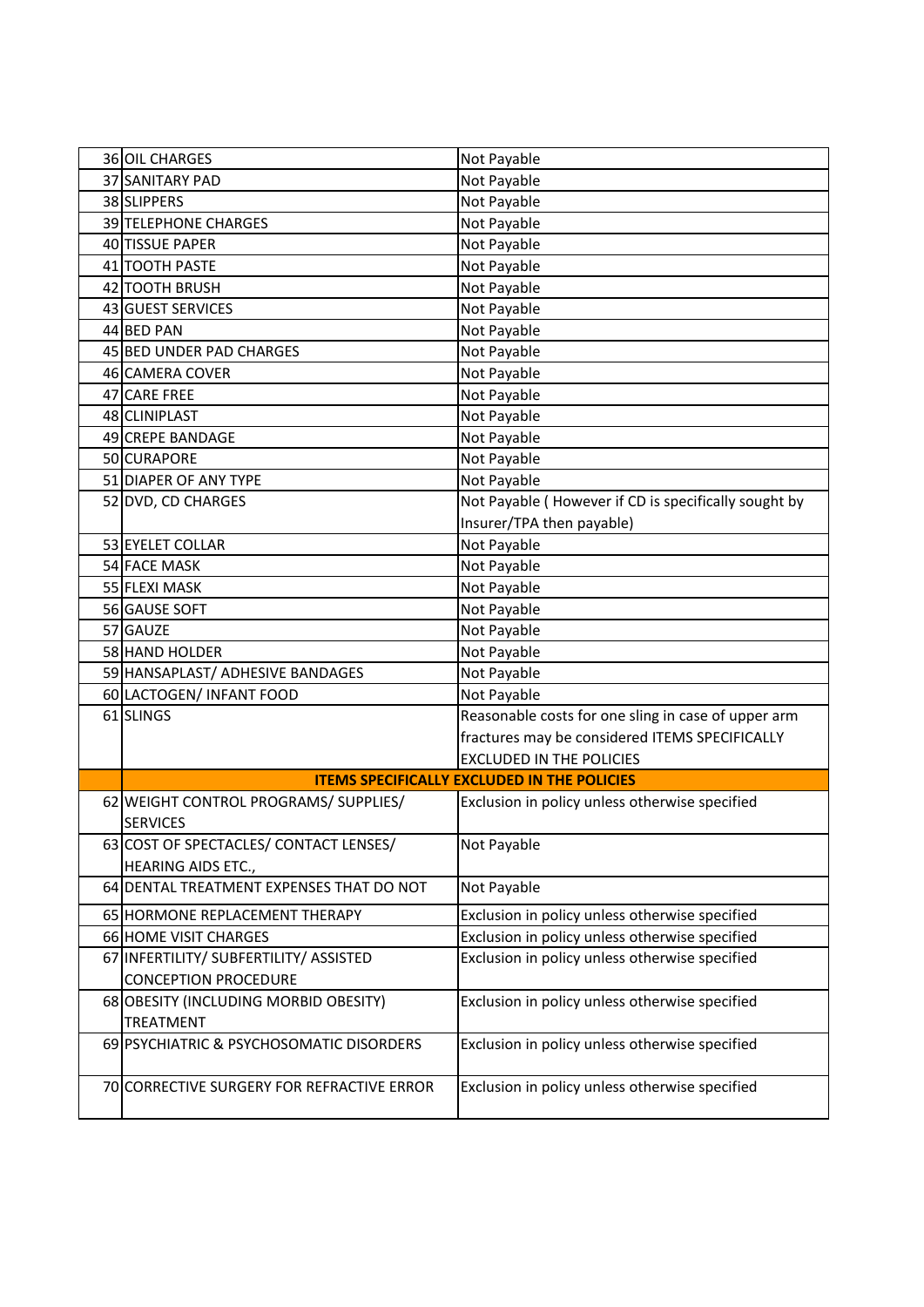| 71 TREATMENT OF SEXUALLY TRANSMITTED         | Exclusion in policy unless otherwise specified                                               |
|----------------------------------------------|----------------------------------------------------------------------------------------------|
| <b>DISEASES</b>                              |                                                                                              |
| 72 DONOR SCREENING CHARGES                   | Exclusion in policy unless otherwise specified                                               |
| 73 ADMISSION/REGISTRATION CHARGES            | Exclusion in policy unless otherwise specified                                               |
| 74 HOSPITALISATION FOR EVALUATION/           | Exclusion in policy unless otherwise specified                                               |
| <b>DIAGNOSTIC PURPOSE</b>                    |                                                                                              |
| 75 EXPENSES FOR INVESTIGATION/ TREATMENT     | Not Payable - Exclusion in policy unless otherwise                                           |
| IRRELEVANT TO THE DISEASE FOR WHICH          | specified                                                                                    |
| <b>ADMITTED OR DIAGNOSED</b>                 |                                                                                              |
| 76 ANY EXPENSES WHEN THE PATIENT IS          | Not payable as per HIV/AIDS exclusion                                                        |
| DIAGNOSED WITH RETRO VIRUS + OR SUFFERING    |                                                                                              |
| FROM /HIV/ AIDS ETC IS DETECTED/ DIRECTLY OR |                                                                                              |
| <b>INDIRECTLY</b>                            |                                                                                              |
| 77 STEM CELL IMPLANTATION/ SURGERY           | Not Payable except Bone Marrow Transplantation                                               |
|                                              | <b>ITEMS WHICH FORM PART OF HOSPITAL SERVICES WHERE SEPARATE CONSUMABLES ARE NOT PAYABLE</b> |
|                                              | <b>BUT THE SERVICE IS</b>                                                                    |
| 78 WARD AND THEATRE BOOKING CHARGES          | Payable under OT Charges, not payable separately                                             |
| 79 ARTHROSCOPY & ENDOSCOPY INSTRUMENTS       | Rental charged by the hospital payable. Purchase of                                          |
|                                              | Instruments not payable.                                                                     |
| 80 MICROSCOPE COVER                          | Payable under OT Charges, not separately                                                     |
| 81 SURGICAL BLADES, HARMONIC SCALPEL, SHAVER | Payable under OT Charges, not separately                                                     |
| 82 SURGICAL DRILL                            | Payable under OT Charges, not separately                                                     |
| 83 EYE KIT                                   | Payable under OT Charges, not separately                                                     |
| 84 EYE DRAPE                                 | Payable under OT Charges, not separately                                                     |
| 85 X-RAY FILM                                | Payable under Radiology Charges, not as consumable                                           |
| 86 SPUTUM CUP                                | Payable under Investigation Charges, not as                                                  |
|                                              | consumable                                                                                   |
| 87 BOYLES APPARATUS CHARGES                  | Part of OT Charges, not seperately                                                           |
| 88 BLOOD GROUPING AND CROSS MATCHING OF      | Part of Cost of Blood, not payable                                                           |
| <b>DONORS SAMPLES</b>                        |                                                                                              |
| 89 SAVLON Not                                | Payable-Part of Dressing Charges                                                             |
| 90 BAND AIDS, BANDAGES, STERLILE INJECTIONS, | Not Payable - Part of Dressing charges                                                       |
| NEEDLES, SYRINGES                            |                                                                                              |
| 91 COTTON                                    | Not Payable-Part of Dressing Charges                                                         |
| 92 COTTON BANDAGE                            | Not Payable- Part of Dressing Charges                                                        |
| 93 MICROPORE/ SURGICAL TAPE                  | Not Payable-Payable by the patient when prescribed,                                          |
|                                              | otherwise included as Dressing Charges                                                       |
| 94 BLADE                                     | Not Payable                                                                                  |
| 95 APRON                                     | Not Payable -Part of Hospital Services/ Disposable                                           |
|                                              | linen to be part of OT/ICU chatges                                                           |
| 96 TORNIQUET                                 | Not Payable (service is charged by hospitals,                                                |
|                                              | consumables cannot be separately charged)                                                    |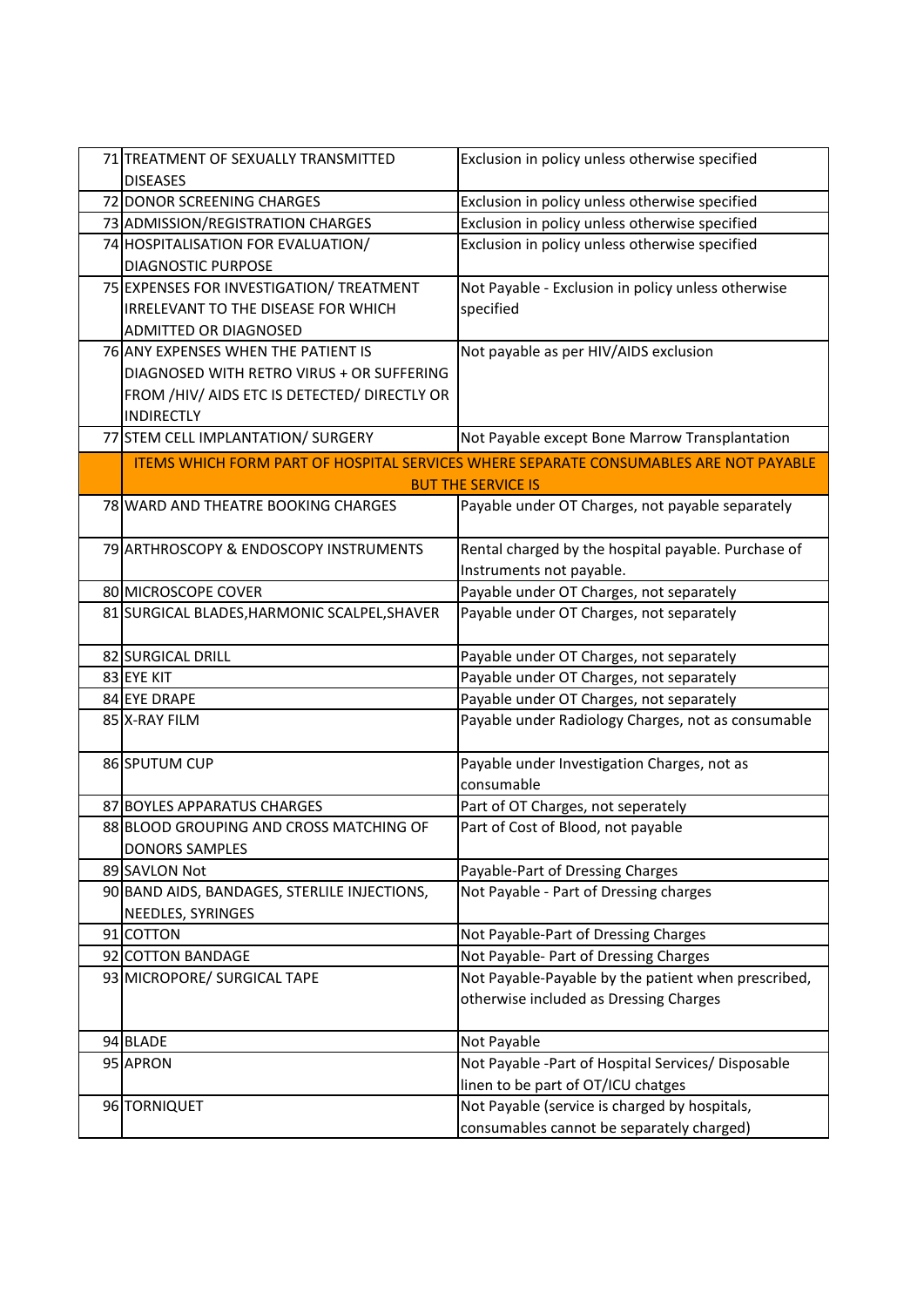| 97 ORTHOBUNDLE, GYNAEC BUNDLE                            | Part of Dressing Charges                            |
|----------------------------------------------------------|-----------------------------------------------------|
| 98 URINE CONTAINER                                       | Not Payable                                         |
|                                                          | <b>ELEMENTS OF ROOM CHARGE</b>                      |
| 99 LUXURY TAX                                            | Actual tax levied by government is payable.Part of  |
|                                                          | room charge for sub limits                          |
| 100 HVAC                                                 | Part of room charge not payable separately          |
| 101 HOUSE KEEPING CHARGES                                | Part of room charge not payable separately          |
| 102 SERVICE CHARGES WHERE NURSING CHARGE                 | Part of room charge not payable separately          |
| <b>ALSO CHARGED</b>                                      |                                                     |
| 103 TELEVISION & AIR CONDITIONER CHARGES                 | Payable under room charges not if separately levied |
|                                                          |                                                     |
| 104 SURCHARGES                                           | Part of Room Charge, Not payable separately         |
| 105 ATTENDANT CHARGES                                    | Not Payable - Part of Room Charges                  |
| 106 IM IV INJECTION CHARGES                              | Part of nursing charges, not payable                |
| 107 CLEAN SHEET                                          | Part of Laundry/Housekeeping not payable separately |
|                                                          |                                                     |
| 108 EXTRA DIET OF PATIENT (OTHER THAN THAT               | Patient Diet provided by hospital is payable        |
| WHICH FORMS PART OF BED CHARGE)                          |                                                     |
| 109 BLANKET/WARMER BLANKET                               | Not Payable- part of room charges                   |
|                                                          | <b>ADMINISTRATIVE OR NON-MEDICAL CHARGES</b>        |
| 110 ADMISSION KIT                                        | Not Payable                                         |
| 111 BIRTH CERTIFICATE                                    | Not Payable                                         |
| 112 BLOOD RESERVATION CHARGES AND ANTE NATAL Not Payable |                                                     |
| <b>BOOKING CHARGES</b>                                   |                                                     |
| 113 CERTIFICATE CHARGES                                  | Not Payable                                         |
| 114 COURIER CHARGES                                      | Not Payable                                         |
| 115 CONVENYANCE CHARGES                                  | Not Payable                                         |
| 116 DIABETIC CHART CHARGES                               | Not Payable                                         |
| 117 DOCUMENTATION CHARGES / ADMINISTRATIVE               | Not Payable                                         |
| <b>EXPENSES</b>                                          |                                                     |
| 118 DISCHARGE PROCEDURE CHARGES                          | Not Payable                                         |
| 119 DAILY CHART CHARGES                                  | Not Payable                                         |
| 120 ENTRANCE PASS / VISITORS PASS CHARGES                | Not Payable                                         |
| 121 EXPENSES RELATED TO PRESCRIPTION ON                  | To be claimed by patient under Post Hosp where      |
| <b>DISCHARGE</b>                                         | admissible                                          |
| 122 FILE OPENING CHARGES                                 | Not Payable                                         |
| 123 INCIDENTAL EXPENSES / MISC. CHARGES (NOT             | Not Payable                                         |
| EXPLAINED)                                               |                                                     |
| 124 MEDICAL CERTIFICATE                                  | Not Payable                                         |
| 125 MAINTAINANCE CHARGES                                 | Not Payable                                         |
| 126 MEDICAL RECORDS                                      | Not Payable                                         |
| 127 PREPARATION CHARGES                                  | Not Payable                                         |
| 128 PHOTOCOPIES CHARGES                                  | Not Payable                                         |
| 129 PATIENT IDENTIFICATION BAND / NAME TAG               | Not Payable                                         |
|                                                          |                                                     |
| 130 WASHING CHARGES                                      | Not Payable                                         |
| 131 MEDICINE BOX                                         | Not Payable                                         |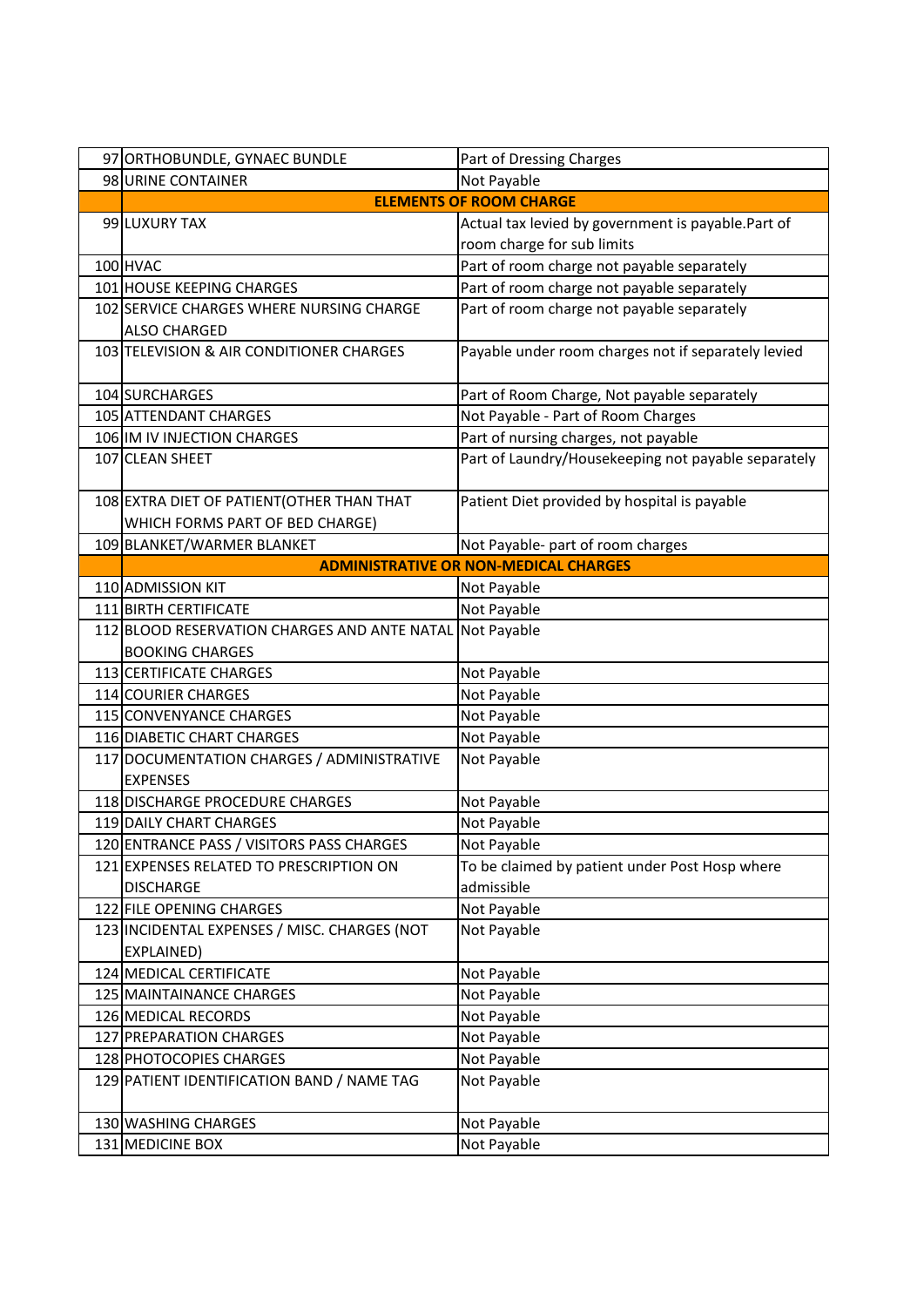| 132 MORTUARY CHARGES                                                                    | Payable upto 24 hrs, shifting charges not payable                                                                                                                                                                          |
|-----------------------------------------------------------------------------------------|----------------------------------------------------------------------------------------------------------------------------------------------------------------------------------------------------------------------------|
| 133 MEDICO LEGAL CASE CHARGES (MLC CHARGES)                                             | Not Payable                                                                                                                                                                                                                |
|                                                                                         | <b>EXTERNAL DURABLE DEVICES</b>                                                                                                                                                                                            |
| 134 WALKING AIDS CHARGES                                                                | Not Payable                                                                                                                                                                                                                |
| 135 BIPAP MACHINE                                                                       | Not Payable                                                                                                                                                                                                                |
| 136 COMMODE                                                                             | Not Payable                                                                                                                                                                                                                |
| 137 CPAP/ CAPD EQUIPMENTS                                                               | Device not payable                                                                                                                                                                                                         |
| 138 INFUSION PUMP - COST                                                                | Device not payable                                                                                                                                                                                                         |
| 139 OXYGEN CYLINDER (FOR USAGE OUTSIDE THE<br><b>HOSPITAL)</b>                          | Not Payable                                                                                                                                                                                                                |
| 140 PULSEOXYMETER CHARGES                                                               | Device not payable                                                                                                                                                                                                         |
| 141 SPACER                                                                              | Not Payable                                                                                                                                                                                                                |
| 142 SPIROMETRE                                                                          | Device not payable                                                                                                                                                                                                         |
| 143 SPO2 PROBE                                                                          | Not Payable                                                                                                                                                                                                                |
| 144 NEBULIZER KIT                                                                       | Not Payable                                                                                                                                                                                                                |
| 145 STEAM INHALER                                                                       | Not Payable                                                                                                                                                                                                                |
| 146 ARMSLING                                                                            | Not Payable                                                                                                                                                                                                                |
| 147 THERMOMETER                                                                         | Not Payable (paid by patient)                                                                                                                                                                                              |
| 148 CERVICAL COLLAR                                                                     | Not Payable                                                                                                                                                                                                                |
| 149 SPLINT                                                                              | Not Payable                                                                                                                                                                                                                |
| 150 DIABETIC FOOT WEAR                                                                  | Not Payable                                                                                                                                                                                                                |
| 151 KNEE BRACES (LONG/ SHORT/ HINGED)                                                   | Not Payable                                                                                                                                                                                                                |
| 152 KNEE IMMOBILIZER/SHOULDER IMMOBILIZER                                               | Not Payable                                                                                                                                                                                                                |
| 153 LUMBO SACRAL BELT                                                                   | Essential and should be paid at least specifically for<br>cases who have undergone surgery of lumbar spine.                                                                                                                |
| 154 NIMBUS BED OR WATER OR AIR BED CHARGES                                              | Payable for any ICU patient requiring more than 3 days<br>in ICU, all patients with paraplegia/quadriplegia for any<br>reason and at reasonable cost of approximately Rs<br>200/ day                                       |
| 155 AMBULANCE COLLAR                                                                    | Not Payable                                                                                                                                                                                                                |
| 156 AMBULANCE EQUIPMENT                                                                 | Not Payable                                                                                                                                                                                                                |
| 157 MICROSHEILD                                                                         | Not Payable                                                                                                                                                                                                                |
| 158 ABDOMINAL BINDER                                                                    | Essential and should be paid at least in post surgery<br>patients of major abdominal surgery including TAH,<br>LSCS, incisional hernia repair, exploratory laparotomy<br>for intestinal obstruction, liver transplant etc. |
|                                                                                         | <b>ITEMS PAYABLE IF SUPPORTED BY A PRESCRIPTION</b>                                                                                                                                                                        |
| 159 BETADINE \ HYDROGEN<br>PEROXIDE\SPIRIT\\DETTOL \SAVLON\<br><b>DISINFECTANTS ETC</b> | May be payable when prescribed for patient, not<br>payable for hospital use in OT or ward or for dressings<br>in hospital                                                                                                  |
| 160 PRIVATE NURSES CHARGES- SPECIAL NURSING<br><b>CHARGES</b>                           | Post hospitalization nursing charges not Payable                                                                                                                                                                           |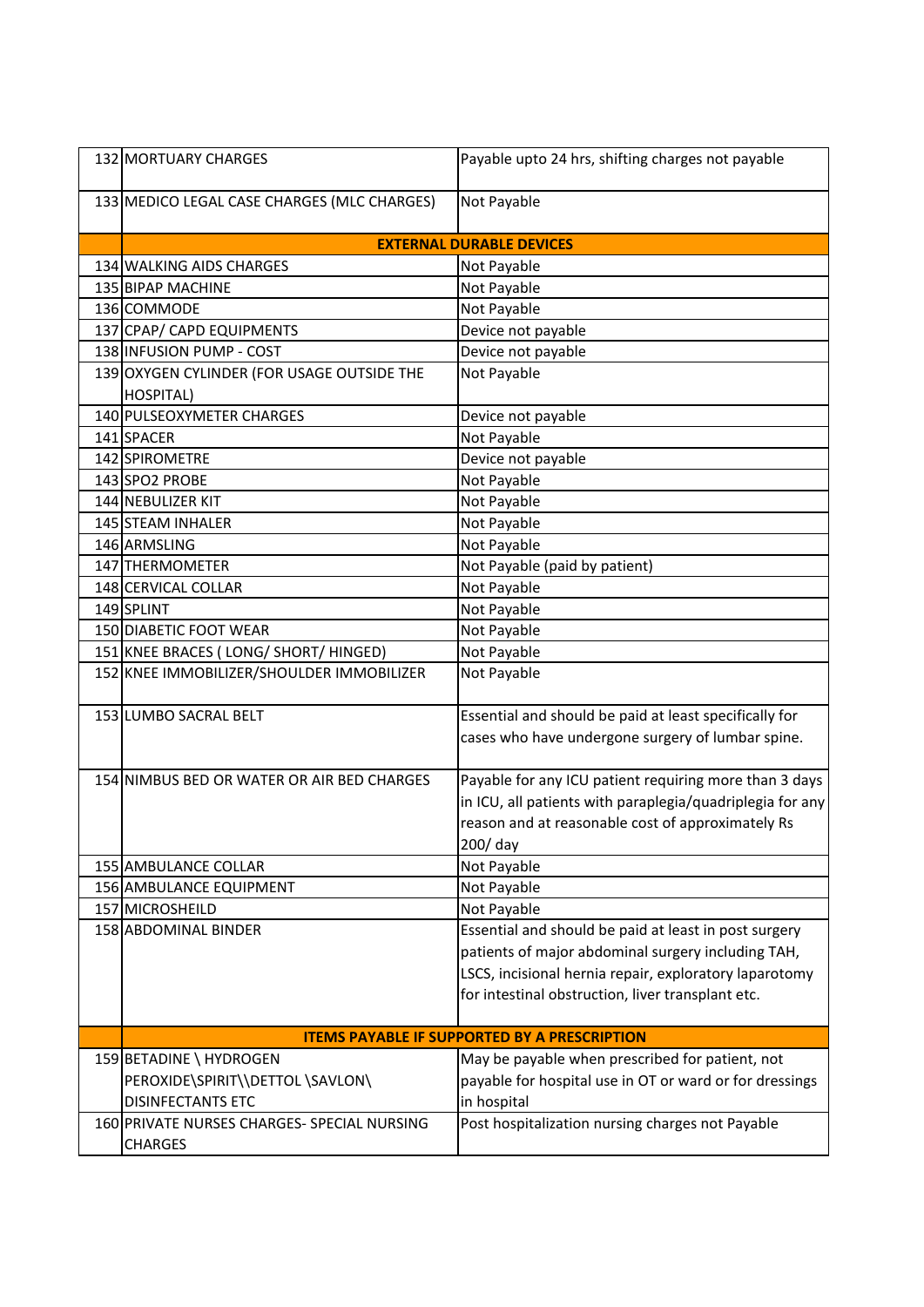| 161 NUTRITION PLANNING CHARGES - DIETICIAN       | Patient Diet provided by hospital is payable            |
|--------------------------------------------------|---------------------------------------------------------|
| <b>CHARGES / DIET CHARGES</b>                    |                                                         |
| 162 ALEX SUGAR FREE                              | Payable -Sugar free variants of admissable medicines    |
|                                                  | are not excluded                                        |
| 163 CREAMS POWDERS LOTIONS (Toileteries are not  | Payable when prescribed                                 |
| payable, only prescribed medical pharmaceuticals |                                                         |
| payable)                                         |                                                         |
| 164 DIGENE GEL/ ANTACID GEL                      | Payable when prescribed                                 |
| <b>165 ECG ELECTRODES</b>                        | Upto 5 electrodes are required for every case visiting  |
|                                                  | OT or ICU. For longer stay in ICU, may require a change |
|                                                  | and at least one set every second day must be payable.  |
|                                                  |                                                         |
| 166 GLOVES                                       | Sterilized Gloves payable / unsterilized gloves not     |
|                                                  | payable                                                 |
| 167 HIV KIT                                      | Payable - payable Pre operative screening               |
| 168 LISTERINE/ ANTISEPTIC MOUTHWASH              | Payable when prescribed                                 |
| 169 LOZENGES                                     | Payable when prescribed                                 |
| 170 MOUTH PAINT                                  | Payable when prescribed                                 |
| 171 NEBULISATION KIT                             | If used during hospitalization is payable reasonably    |
|                                                  |                                                         |
| 172 NEOSPRIN                                     | Payable when prescribed                                 |
| 173 NOVARAPID                                    | Payable when prescribed                                 |
| 174 17 VOLINI GEL/ ANALGESIC GEL                 | Payable when prescribed                                 |
| 175 ZYTEE GEL                                    | Payable when prescribed                                 |
| 176 VACCINATION CHARGES                          | Routine Vaccination not Payable / Post Bite             |
|                                                  | Vaccination Payable                                     |
|                                                  | PART OF HOSPITAL'S OWN COSTS AND NOT PAYABLE            |
| 177 AHD                                          | Not Payable - Part of Hospital's internal Cost          |
| 178 ALCOHOL SWABES                               | Not Payable - Part of Hospital's internal Cost          |
| 179 SCRUB SOLUTION/STERILLIUM                    | Not Payable - Part of Hospital's internal Cost          |
|                                                  | <b>OTHERS</b>                                           |
| 180 VACCINE CHARGES FOR BABY                     | Not Payable                                             |
| 181 AESTHETIC TREATMENT / SURGERY                | Not Payable                                             |
| 182 TPA CHARGES                                  | Not Payable                                             |
| 183 VISCO BELT CHARGES                           | Not Payable                                             |
| 184 ANY KIT WITH NO DETAILS MENTIONED            | Not Payable                                             |
| [DELIVERY KIT, ORTHOKIT, RECOVERY KIT, ETC]      |                                                         |
|                                                  |                                                         |
| 185 EXAMINATION GLOVES                           | Not Payable                                             |
| 186 KIDNEY TRAY                                  | Not Payable                                             |
| 187 MASK                                         | Not Payable                                             |
| 188 OUNCE GLASS                                  | Not Payable                                             |
| 189 OUTSTATION CONSULTANT'S/ SURGEON'S FEES      | Not payable, except for telemedicine consultations      |
|                                                  | where covered by policy                                 |
| 190 OXYGEN MASK                                  | Not Payable                                             |
| 191 PAPER GLOVES                                 | Not Payable                                             |